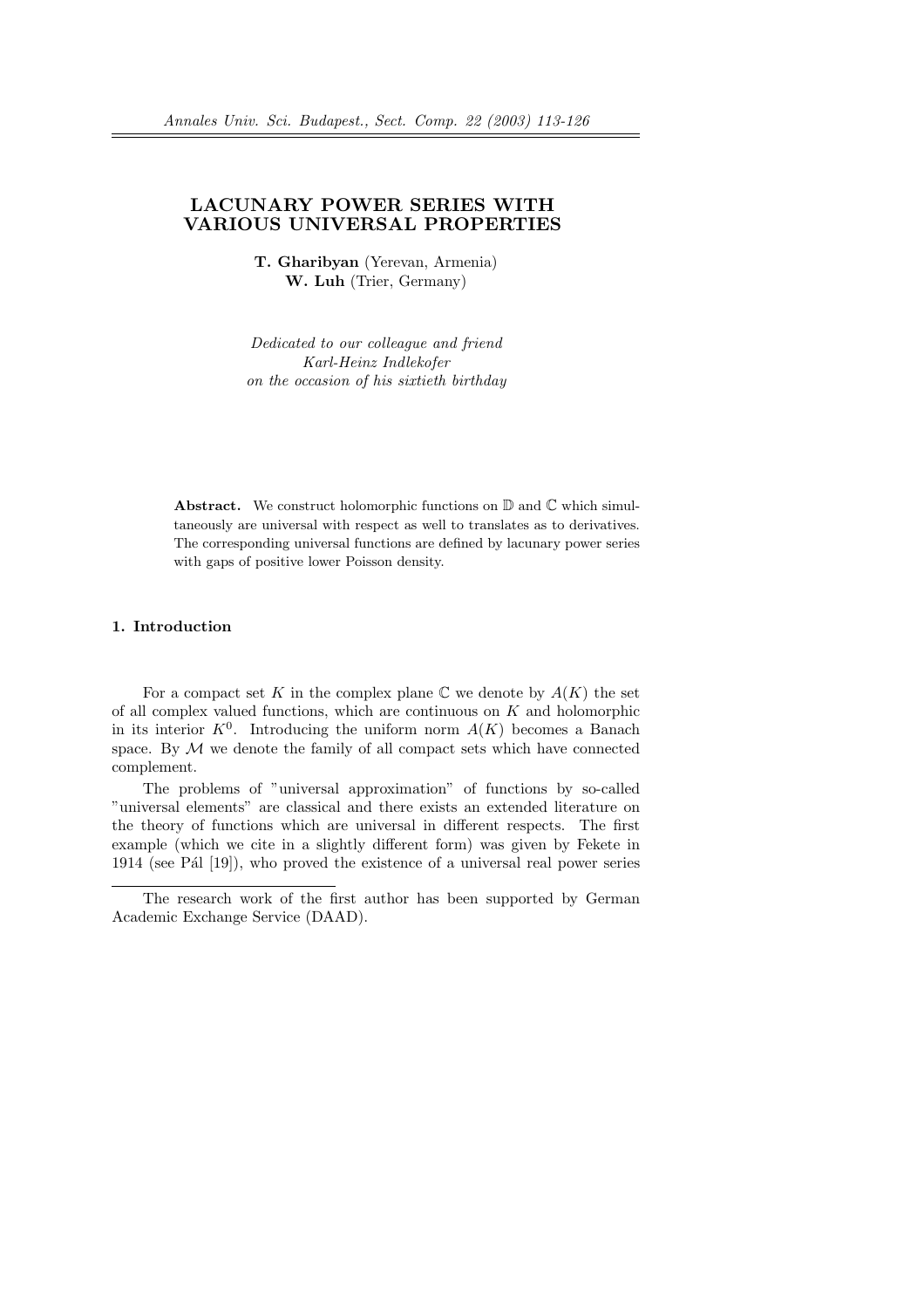$\approx$  $\sum_{\nu=0} a_{\nu} x^{\nu}$  with the property that for every interval  $[a, b]$  with  $0 \notin [a, b]$  and every continuous function f on [a, b] there exists a sequence  $\{n_k\}$  such that  $\frac{1}{2}$  $\sum_{\nu=0}^{\infty} a_{\nu} x^{\nu}$  converges uniformly to  $f(x)$  on [a, b]. Obviously this power series has radius of convergence  $r = 0$ .

Universal power series (with respect to overconvergence) in the complex plane with positive radii of convergence were constructed by the second author in 1970 [7] and independently by Chui and Parnes in 1971 [3].

Perhaps the best known example of a universal function was obtained by Birkhoff in 1929 [1], who proved the existence of an entire function  $\phi$  with universal translates, i.e. for every entire function  $f$  there exists a subsequence  ${n_k}$  of N such that  ${\phi(z+n_k)}$  converges to  $f(z)$  compactly on  $\mathbb{C}$ .

Since then many papers have dealt with this theory of universal families; the approximation theorems of Runge and Mergelian are in general the basic tools for the construction of elements which are universal in a certain specified sense. For details we refer to the excellent article of Grosse-Erdmann [6], where a survey of the various universalities as well as the full bibliography of relevant contributions updated till 1998 can be found.

We mention some further results which are of interest for our investigations.

In 1953 MacLane [17] has constructed an entire function  $\phi$  with universal derivatives, that is for every entire function f there exists a subsequence  ${n_k}$ of N such that  $\{\phi^{(n_k)}(z)\}\)$  converges to  $f(z)$  compactly on  $\mathbb{C}$ .

Motivated by Birkhoff's result the second author has in a series of papers [8]-[13] holomorphic functions in more general open sets investigated which behave universal under certain translations. For instance in [10] the existence of a holomorphic function in the unit disk  $\mathbb{D} := \{z : |z| < 1\}$  was shown which has the property that for every  $\zeta \in \partial \mathbb{D}$ , every  $K \in \mathcal{M}$  and every  $f \in A(K)$ there exist sequences  $\{a_n\}, \{b_n\}$  such that  $a_n \to 0, b_n \to \zeta$  and  $\{\phi(a_nz+b_n)\}\$ converges to  $f(z)$  uniformly on K.

In very recent papers authors fixed their attentions to functions which together with universalities satisfy additional properties. We mention the contributions of Schneider [22], Tenthoff [23] and in several articles, Martirosian, Müller and the second author  $[14]$ ,  $[15]$ ,  $[16]$  have dealt with functions which have lacunary power series expansions and are universal with respect to translates.

In this note we construct holomorphic functions which share several different universalities. It is our object to prove the existence of holomorphic functions on  $\mathbb D$  and  $\mathbb C$  respectively with lacunary power series which at the same time are universal with respect to translates as well as to derivatives. In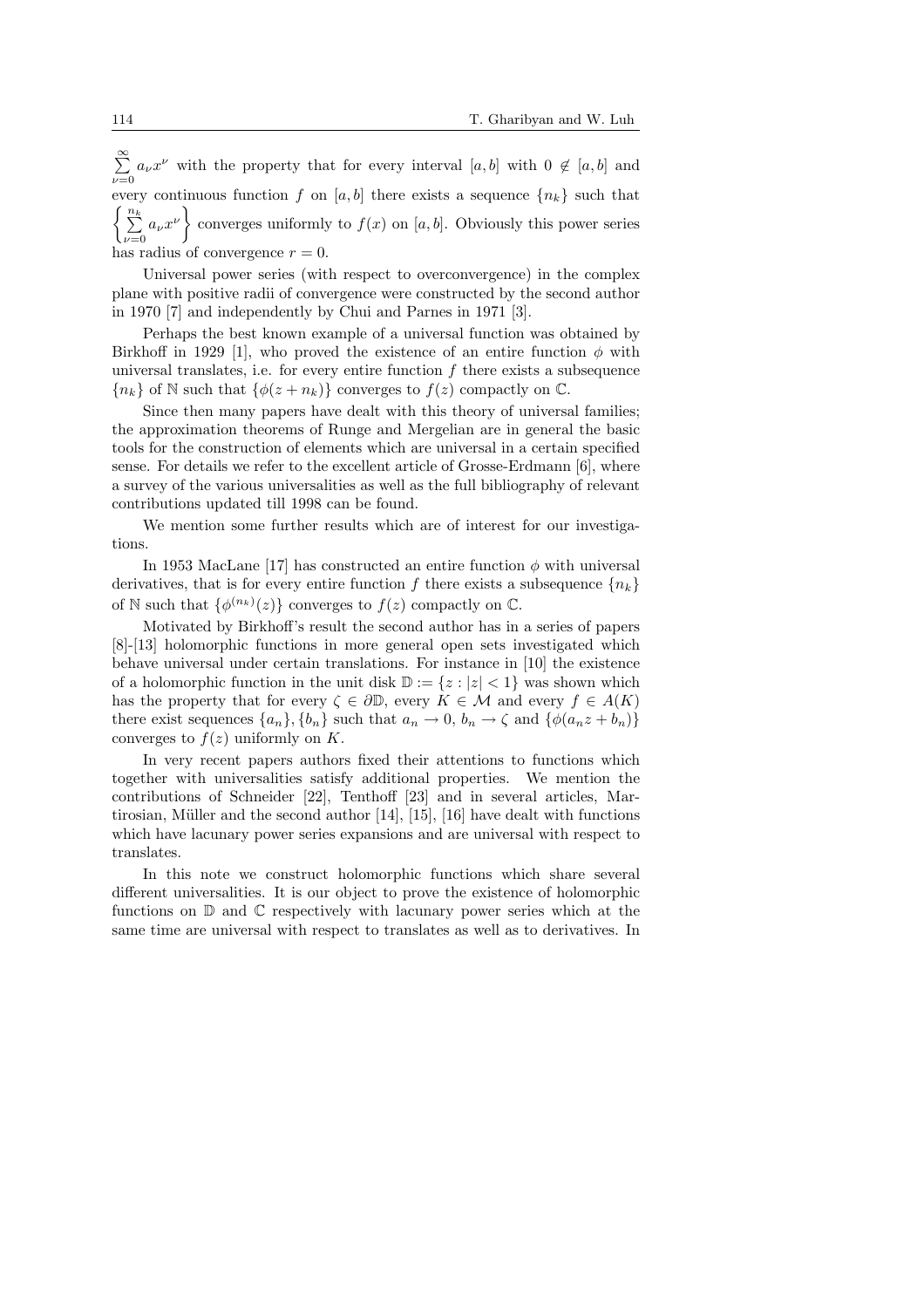addition it is shown that the "paths of approximation" can be prescribed in an arbitrary way. Our basic tool is a very modern result (Lemma 1, stated below) on the approximation by lacunary polynomials with gaps of positive lower Poisson density.

### 2. Remarks on density properties

For a subsequence  $Q = \{q_{\nu}\}_{\nu \in \mathbb{N}_0}$  of  $\mathbb{N}_0$  various notions of densities have been introduced. We denote by  $n(t)$  the number of elements of Q in the interval  $[0, t]$ .

The upper density  $\overline{\Delta}(Q)$  and the lower density  $\underline{\Delta}(Q)$  of Q are given by

$$
\overline{\Delta}(Q) := \overline{\lim_{t \to \infty}} \, \frac{n(t)}{t}, \qquad \underline{\Delta}(Q) := \underline{\lim_{t \to \infty}} \, \frac{n(t)}{t}.
$$

If  $\overline{\Delta}(Q) = \underline{\Delta}(Q)$  then the common value is called the density of Q. Moreover the maximal and minimal density of Q are defined by

$$
\Delta_{\max}(Q) := \lim_{r \to 1-} \left( \overline{\lim}_{t \to \infty} \frac{n(t) - n(tr)}{(1 - r)t} \right),
$$
  

$$
\Delta_{\min}(Q) := \lim_{r \to 1-} \left( \underline{\lim}_{t \to \infty} \frac{n(t) - n(tr)}{(1 - r)t} \right),
$$

respectively. These notions were essentially utilized by Pólya [20].

In this article we deal with two density conceptions which were introduced by Poisson. The expressions

$$
\overline{\Delta}_p(Q) := \frac{2}{\pi} \overline{\lim}_{s \to \infty} \int_0^\infty \frac{n(t)}{t} \cdot \frac{s}{t^2 + s^2} dt,
$$
  

$$
\underline{\Delta}_p(Q) := \frac{2}{\pi} \overline{\lim}_{s \to \infty} \int_0^\infty \frac{n(t)}{t} \cdot \frac{s}{t^2 + s^2} dt
$$

are called upper Poisson density and lower Poisson density of Q respectively. The following inequalities are well known:

$$
\Delta_{\min}(Q) \leq \underline{\Delta}(Q) \leq \underline{\Delta}_p(Q) \leq \overline{\Delta}_p(Q) \leq \overline{\Delta}(Q) \leq \Delta_{\max}(Q).
$$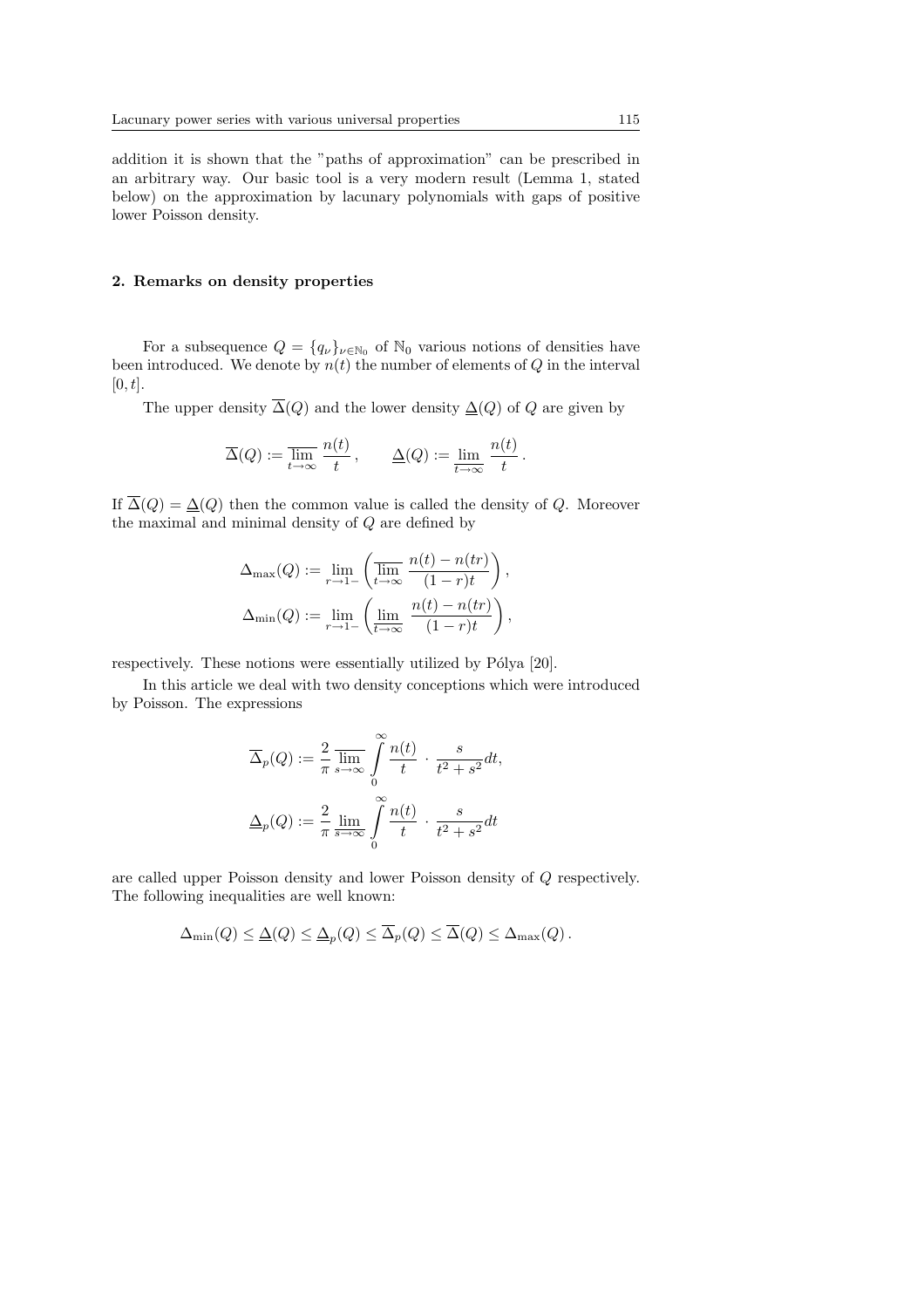For further properties of the various notions of densities and their interdependences we refer to [21], see also [2].

### 3. Auxiliary results

For the proofs of our main results two Lemmas are needed which are already known.

We consider a subsequence  $Q = \{q_{\nu}\}_{\nu \in \mathbb{N}_0}$  of  $\mathbb{N}_0$  and denote by  $\mathcal{P}_Q$  the set of all polynomials of the form

$$
p(z) = \sum_{\nu=0}^{m} p_{\nu} z^{q_{\nu}}.
$$

The first Lemma describes the possibilities of approximating functions by the polynomials in  $\mathcal{P}_Q$  when  $Q$  has positive lower Poisson density.

**Lemma 1.** Consider for  $r > 0$  and  $s > 0$  the disks

$$
D_r := \{ z : |z| < r \}, \qquad D_s := \{ z : |z - a| < s \};
$$

assume that  $r + s < |a|$  and  $\overline{D_r} \cap \overline{D_s(a)} = \phi$  and define  $K := \overline{D_r} \cup \overline{D_s(a)}$ .

Let  $Q = \{q_\nu\}_{\nu \in \mathbb{N}_0}$  be a subsequence of  $\mathbb{N}_0$  with  $\underline{\Delta}_p(Q) > \frac{1}{\pi}$  $rac{1}{\pi} \arcsin \frac{s}{|a|}$  $\frac{b}{|a|}$  and suppose that  $f \in A(K)$  is a function which in a neighborhood of the origin has a representation of the form

$$
f(z) = \sum_{\nu=0}^{\infty} f_{\nu} z^{q_{\nu}}.
$$

Then for every  $\varepsilon > 0$  there exists a polynomial  $p \in \mathcal{P}_Q$  with

$$
\max_{K} |f(z) - p(z)| < \varepsilon.
$$

For a proof see [5].

The following Lemma is a generalization of MacLane's result which was mentioned in the introduction.

**Lemma 2.** Let be prescribed a subsequence  $\lambda = {\lambda_n}_{n \in \mathbb{N}}$  of  $\mathbb{N}_0$ . Then there exists an entire function  $\varphi = \varphi_{\lambda}$  with the following property: for any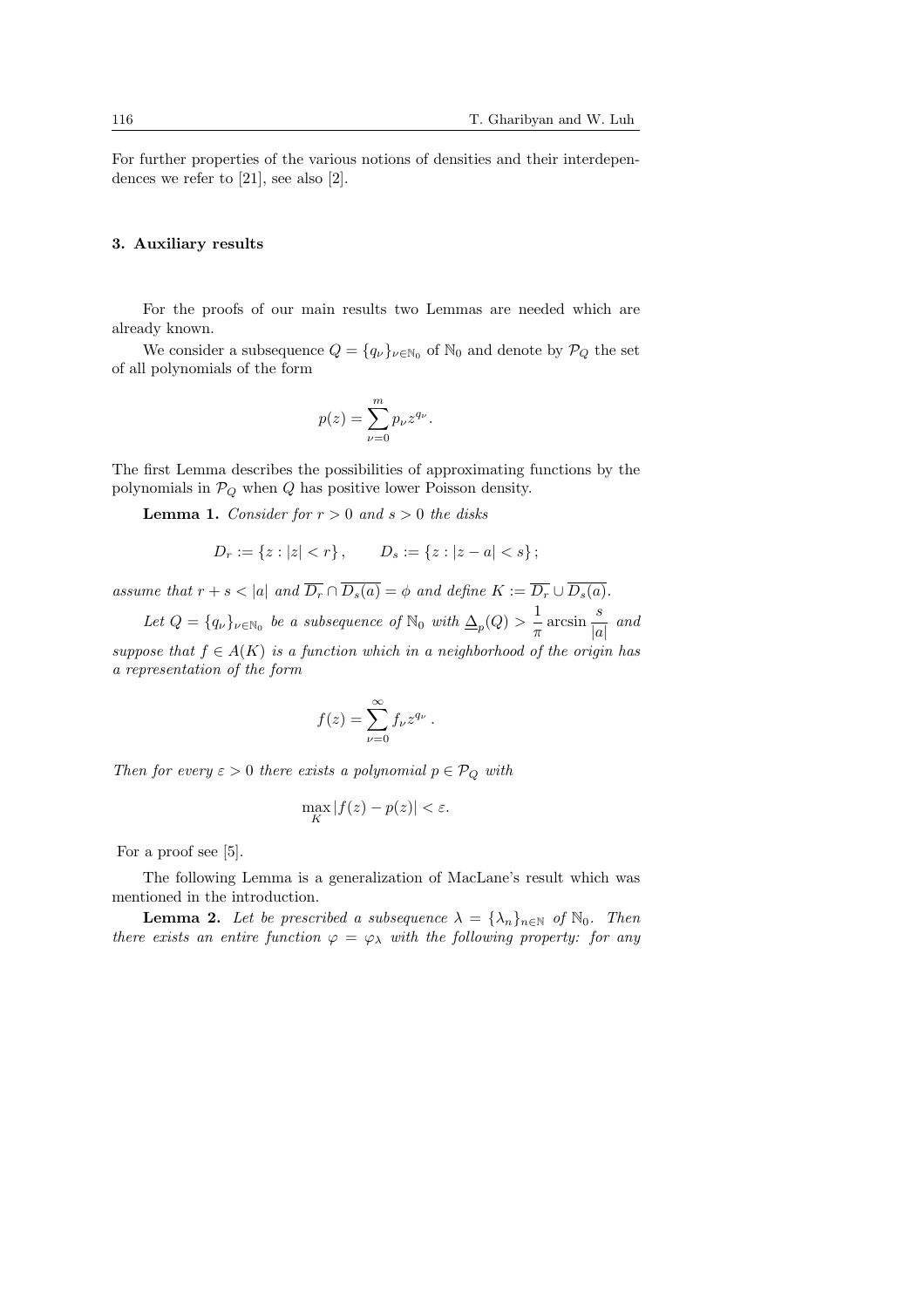entire function f there exists a subsequence  $\{m_k\}_{k\in\mathbb{N}}$  of N, such that the corresponding sequence of derivatives  $\{\varphi^{(\lambda_{m_k})}(z)\}\)$  converges to  $f(z)\)$  compactly on C.

For an elementary proof see [12].

## 4. Universal entire functions

Let  $Q = \{q_{\nu}\}_{\nu \in \mathbb{N}_0}$  be a subsequence of  $\mathbb{N}_0$ . We denote by  $\mathcal{E}_Q$  the set of all entire functions with a power series representation

$$
f(z) = \sum_{\nu=0}^{\infty} f_{\nu} z^{q_{\nu}}.
$$

We first prove the existence of an entire function which is universal with respect as well to translates as to derivatives.

Theorem 1. Let be prescribed

- a subsequence Q of  $\mathbb{N}_0$  with  $\Delta_p(Q) > 0$ ,
- an unbounded sequence  $\{z_n\}$  in  $\mathbb{C}$ ,
- a subsequence  $\{\lambda_n\}$  of  $\mathbb{N}_0$ .

Then there exists an entire function  $\phi$  with the following properties.

Let be given any set  $K \in \mathcal{M}$  and any function  $f \in A(K)$ . Then there exist subsequences  $\{p_k\}$  and  $\{q_k\}$  of N such that  $\{\phi(z+z_{p_k})\}$  and  $\{\phi^{(\lambda_{q_k})}(z)\}$ converge to  $f(z)$  uniformly on K.

The function  $\phi$  has the form  $\phi = \Psi + \varphi$ , where  $\Psi \in \mathcal{E}_Q$  and  $\varphi$  is an entire function.

**Proof.** 1. Let  $d \geq 1$  be a number with

$$
\underline{\Delta}_p(Q) > \frac{1}{\pi} \arcsin \frac{1}{2d}.
$$

We define

$$
d_0 := 1;
$$
  $d_n := \frac{|z_n| - |z_{n-1}|}{2d}$   $(n \in \mathbb{N})$ 

and without loss of generality we may assume that  $\{d_n\}$  is strictly increasing with  $\lim_{n\to\infty} d_n = \infty$  (otherwise we can choose a suitable subsequence of  $\{z_n\}$ which has the desired property).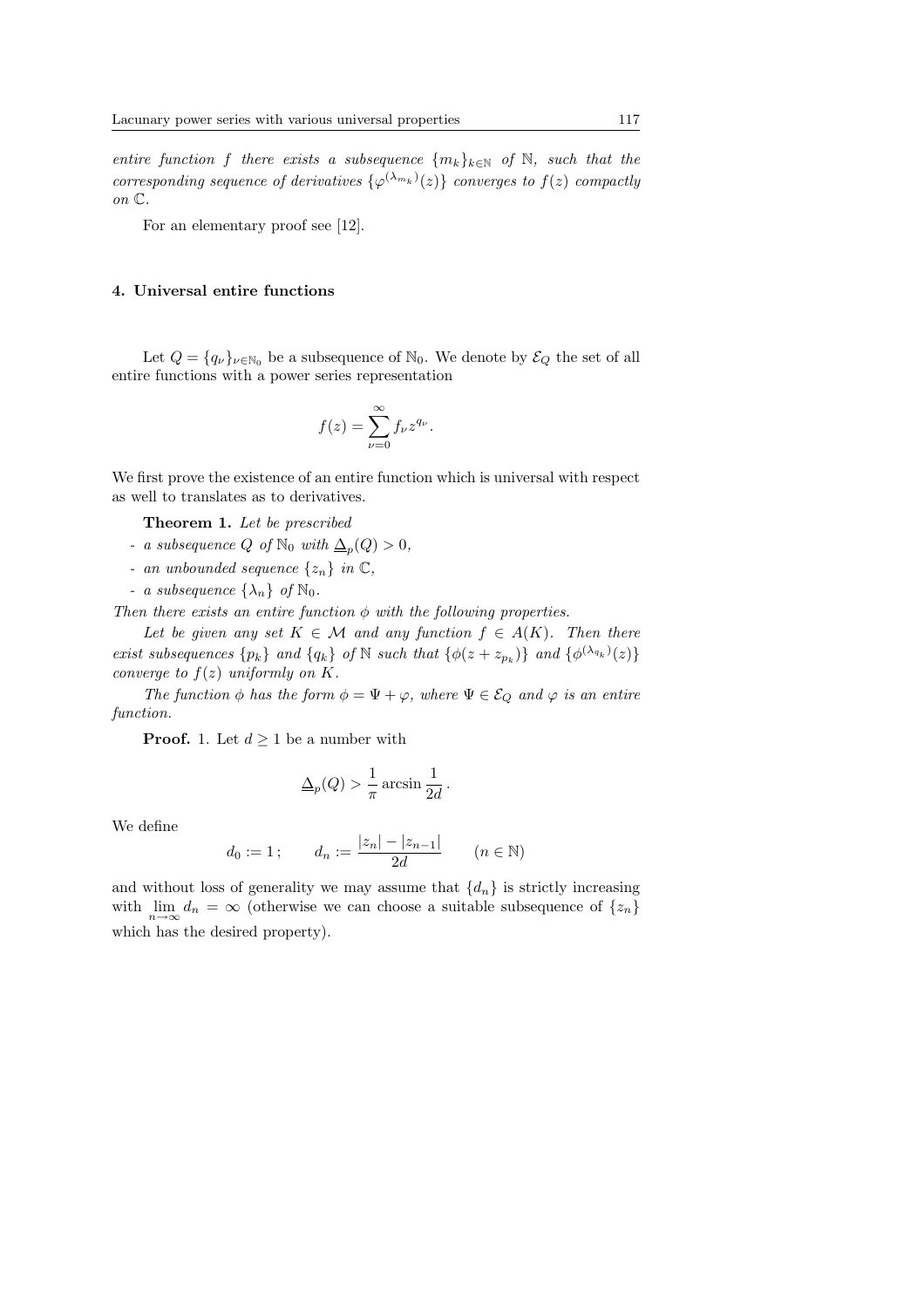By  $\{\Omega_n\}_{n\in\mathbb{N}}$  we denote an enumeration of all polynomials whose coefficients have rational real and imaginary parts. Let  $\varphi$  be the entire function from Lemma 2 with respect to  $\{\lambda_n\}$ .

2. We construct a sequence of polynomials  $P_n \in \mathcal{P}_Q$  and a sequence of numbers  $m_n \in \mathbb{N}_0$  by induction. Suppose that  $P_0(z) \equiv 0$ ,  $m_0 = 0$  and that for an  $n \in \mathbb{N}$ 

$$
P_0, P_1, ..., P_{n-1}; \qquad m_0, m_1, ..., m_{n-1}
$$

have already been determined.

According to Lemma 2 we can choose the natural number  $m_n := \lambda_{j_n}$  so great that

$$
m_n > m_{n-1} + n, \qquad m_n > \deg(P_{n-1})
$$

and

(1) 
$$
\max_{|z| \leq |z_{n-1}|} |\varphi^{(m_n)}(z) - \Omega_n(z)| < \frac{1}{n}.
$$

By Lemma 1 we find a polynomial  $P_n \in \mathcal{P}_Q$  with (2)  $\overline{a}$  $\overline{a}$ 

$$
\max_{|w| \le |z_{n-1}| + d_{n-1}} \left| P_n(w) - P_{n-1}(w) \right| < \varepsilon_n := \frac{1}{(n+1)^2 \cdot m_n! \cdot (|z_{n-1}| + d_{n-1})},
$$

(3) 
$$
\max_{|w-z_n| \le d_n} \left| P_n(w) - \Omega_n(w-z_n) + \varphi(w) \right| < \frac{1}{n}.
$$

By induction we get  $\{P_n(w)\}\$  and  $\{m_n\}.$ 

It follows from (2) that

$$
\Psi(w) := \sum_{\nu=1}^{\infty} \{ P_{\nu}(w) - P_{\nu-1}(w) \}
$$

is an entire function which belongs to  $\mathcal{E}_Q$ . We will show that

$$
\phi(w) := \Psi(w) + \varphi(w)
$$

has the desired universal properties.

3. We obtain for all  $\nu \geq n$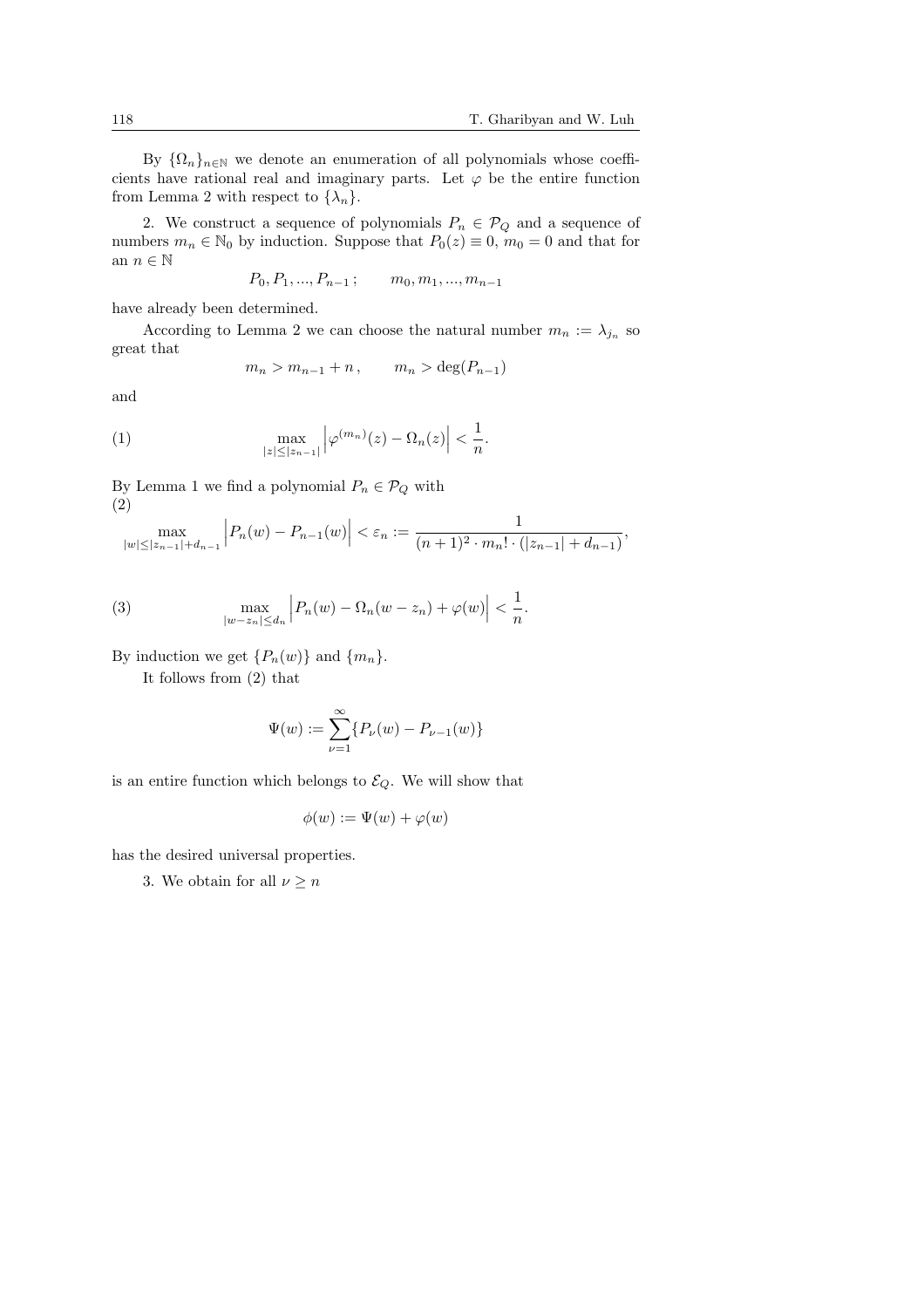$$
\max_{|z| \leq |z_{\nu-1}|} \left| P_{\nu}^{(m_n)}(z) - P_{\nu-1}^{(m_n)}(z) \right| =
$$
\n
$$
= \max_{|z| \leq |z_{\nu-1}|} \left| \frac{m_n!}{2\pi i} \int_{|w|=|z_{\nu-1}| + d_{\nu-1}} \frac{P_{\nu}(w) - P_{\nu-1}(w)}{(w-z)^{m_n+1}} dw \right| \leq
$$
\n
$$
\leq m_n! \cdot (|z_{\nu-1}| + d_{\nu-1}) \cdot \varepsilon_{\nu} \cdot \frac{1}{(d_{\nu-1})^{m_n+1}} \leq
$$
\n
$$
\leq m_{\nu}! \cdot (|z_{\nu-1}| + d_{\nu-1}) \cdot \varepsilon_{\nu} < \frac{1}{(\nu+1)^2}.
$$

It follows

$$
\max_{|z| \le |z_{n-1}|} \left| \Psi^{(m_n)}(z) \right| \le \sum_{\nu=n}^{\infty} \max_{|z| \le z_{\nu-1}|} \left| P_{\nu}^{(m_n)}(z) - P_{\nu-1}^{(m_n)}(z) \right| \le
$$
  

$$
\le \sum_{\nu=n}^{\infty} \frac{1}{(\nu+1)^2} < \frac{1}{n}.
$$

We therefore obtain together with (1)

(4) 
$$
\max_{|z| \leq |z_{n-1}|} |\phi^{(m_n)}(z) - \Omega_n(z)| < \frac{2}{n}.
$$

4. From (2) and (3) we get

$$
\max_{|w-z_n|\le d_n} |\Phi(w) - \Omega_n(w-z_n)| \le
$$

 $\leq \max_{|w-z_n| \leq d_n} |\Psi(w) - P_n(w)| + \max_{|w-z_n| \leq d_n} |P_n(w) - \Omega_n(w-z_n) + \varphi(w)| \leq$ ≤  $\approx$  $\nu = n+1$  $\max_{|w| \leq |z_{\nu-1}| + d_{\nu-1}} |P_{\nu}(w) - P_{\nu-1}(w)| + \frac{1}{n}$  $\frac{1}{n} \leq$ ≤  $\approx$  $\nu = n+1$ 1  $\frac{1}{(\nu+1)^2} + \frac{1}{n}$  $\frac{1}{n} < \frac{2}{n}$ n

or equivalently

(5) 
$$
\max_{|z| \le d_n} |\phi(z + z_n) - \Omega_n(z)| < \frac{2}{n}.
$$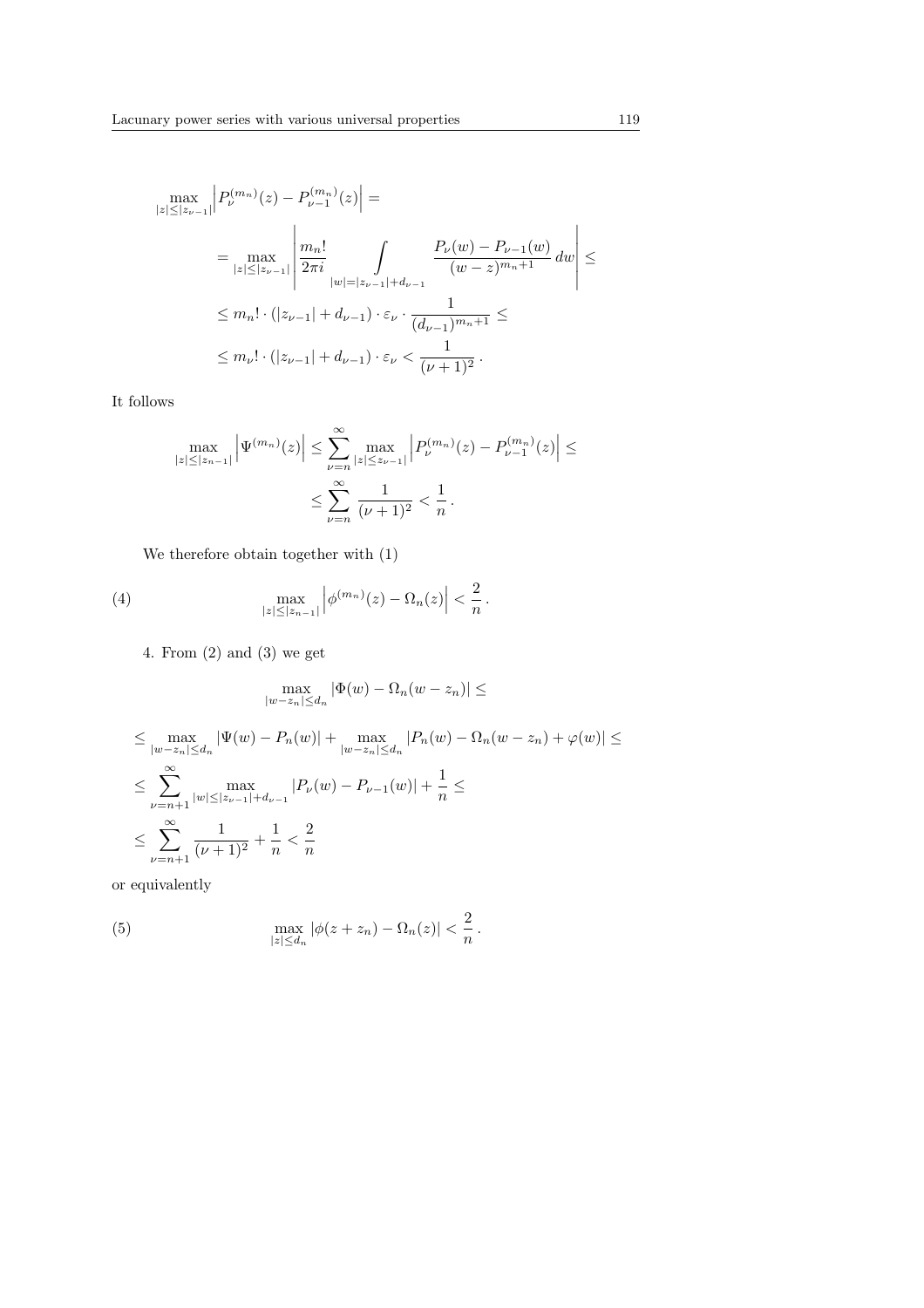5. Let now be given a set  $K \in \mathcal{M}$  and a function  $f \in A(K)$ . Then by Mergelian's theorem [18], see also [4], there exists a subsequence  ${n_k}$  of N with  $\Omega_{n_k}(z) \Longrightarrow f(z).$ 

a) There exists a  $k_0$  such that  $K \subset \{z : |z| \le |z_{n_k-1}|\}$  for all  $k > k_0$  and it follows from (4) that

$$
\phi^{(m_{n_k})}(z) \Longrightarrow f(z).
$$

b) On the other hand there exists a  $\tilde{k}_0$  such that  $K \subset \{z : |z| \le d_{n_k}\}\)$  for all  $k \geq \tilde{k}_0$  and it follows from (5) that also

$$
\phi(z+z_{n_k})\Longrightarrow_{K}f(z).
$$

This finishes the proof of Theorem 1.

**Remark 1.** The proof shows that the function  $\phi = \Psi + \varphi$  was constructed in such a way that

- the function  $\Psi \in \mathcal{E}_Q$  has universal translates with respect to the prescribed sequence  $\{z_n\},\$
- the entire function  $\varphi$  has universal derivatives with respect to the prescribed sequence  $\{\lambda_n\}$

and that  $\phi$  has both of these universalities simultaneously.

#### 5. Universal holomorphic functions in the unit disk

Let again  $Q = \{q_\nu\}_{\nu \in \mathbb{N}_0}$  be a subsequence of  $\mathbb{N}_0$ . We now denote by  $\mathcal{U}_Q$ the set of all functions f which are holomorphic in the unit disk  $\mathbb D$  with a power series expansion

$$
f(z) = \sum_{\nu=0}^{\infty} f_{\nu} z^{q_{\nu}}.
$$

For a sequence  $\{w_n\}$  of complex numbers we denote by  $V(\{w_n\})$  the set of all its accumulation points.

Theorem 2. Let be prescribed:

- a subsequence Q of  $\mathbb{N}_0$  with  $\Delta_p(Q) > 0$ ,
- a sequence  $\{a_n\}$  in  $\mathbb{C}\backslash\{0\}$  with  $0 \in V(\{a_n\}),$
- a sequence  $\{b_n\}$  in  $\mathbb D$  with  $V(\{b_n\}) = \partial \mathbb D$ ,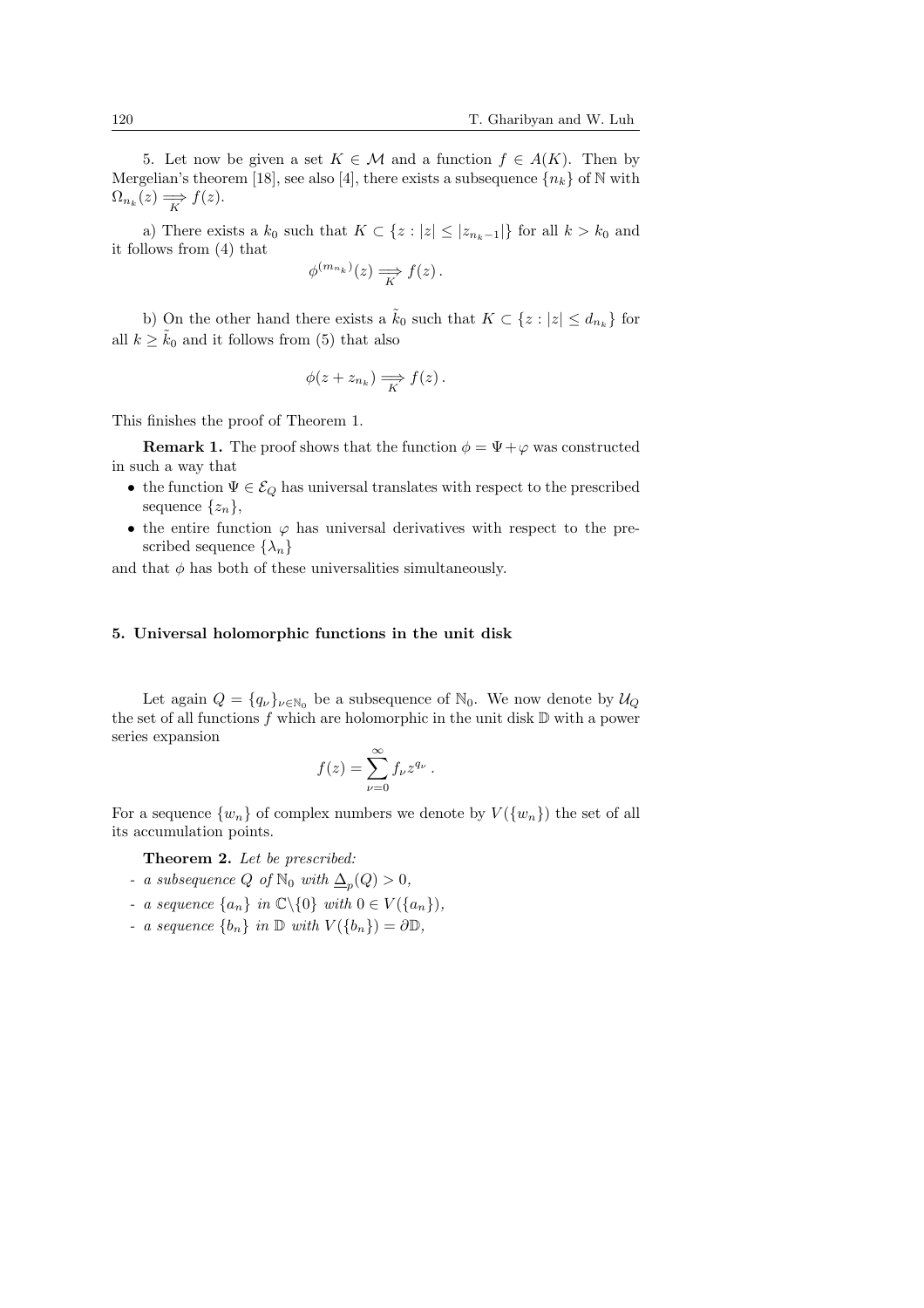- a subsequence  $\{\lambda_n\}$  of  $\mathbb{N}_0$ .

Then there exists a holomorphic function  $\phi$  in  $\mathbb D$  with the following properties.

Let be given any set  $K \in \mathcal{M}$ , any function  $f \in A(K)$  and any  $\zeta \in \partial \mathbb{D}$ . Then there are subsequences  $\{p_k\}, \{q_k\}$  of N such that

$$
\lim_{k \to \infty} a_{p_k} = 0, \qquad \lim_{k \to \infty} b_{q_k} = \zeta,
$$
  

$$
a_{p_k} z + b_{q_k} \in \mathbb{D} \qquad \text{for all} \ \ z \in K,
$$

 $\{\phi(a_{p_k}z + b_{q_k})\}$  converges to  $f(z)$  uniformly on K.

If  $K \subset \mathbb{D}$  then there exists in addition a subsequence  $\{r_k\}$  of N such that

 $\{\phi^{(\lambda_{r_k})}(z)\}\$  converges to  $f(z)$  uniformly on K.

The function  $\phi$  has the form  $\phi = \Psi + \varphi$ , where  $\Psi \in \mathcal{U}_Q$  and  $\varphi$  is an entire function.

**Proof.** 1. We consider any sequence  $\{\zeta^{(k)}\}_{k \in \mathbb{N}_0}$  of points  $\zeta^{(k)} \in \partial \mathbb{D}$  with  $V(\{\zeta^{(k)}\}) = \partial \mathbb{D}$ . For each  $k \in \mathbb{N}_0$  we choose a subsequence  $\{z_{\nu}^{(k)}\}_{\nu \in \mathbb{N}}$  of  $\{b_n\}$ with the properties

$$
\lim_{\nu \to \infty} z_{\nu}^{(k)} = \zeta^{(k)},
$$
  

$$
|z_{\nu}^{(0)}| < |z_{\nu}^{(1)}| < \ldots < |z_{\nu}^{(\nu)}| \quad \text{for each } \nu \in \mathbb{N}
$$

and that there exists a sequence  ${G_\nu}_{\nu \in \mathbb{N}}$  of disks  $G_\nu := \{z : |z| < \varrho_\nu\}$  with  $\varrho_1 < \varrho_2 < \ldots < \varrho_\nu \to 1$  and

$$
z_\nu^{(k)}\in G_{\nu+1}\backslash\overline{G_\nu}\qquad\text{for}\ \ k=0,1,...,\nu.
$$

Next we choose  $\ell_{\nu}$  so great that  $s_{\nu} := \sqrt{|a_{\ell\nu}|} \to 0$  for  $\nu \to \infty$  and the following properties hold:

$$
|z_{\nu}^{(k)}| - |z_{\nu}^{(k-1)}| > 2s_{\nu} \quad \text{for } k = 0, ..., \nu,
$$
  

$$
\{z : |z - z_{\nu}^{(k)}| < s_{\nu}\} \subset G_{\nu+1} \setminus \overline{G_{\nu}} \quad \text{for } k = 1, ..., \nu,
$$
  

$$
\underline{\Delta}_p(Q) > \frac{1}{\pi} \arcsin \frac{s_{\nu}}{|z_{\nu}^{(k)}|} \quad \text{for } k = 1, ..., \nu; \ \nu = 1, 2, ....
$$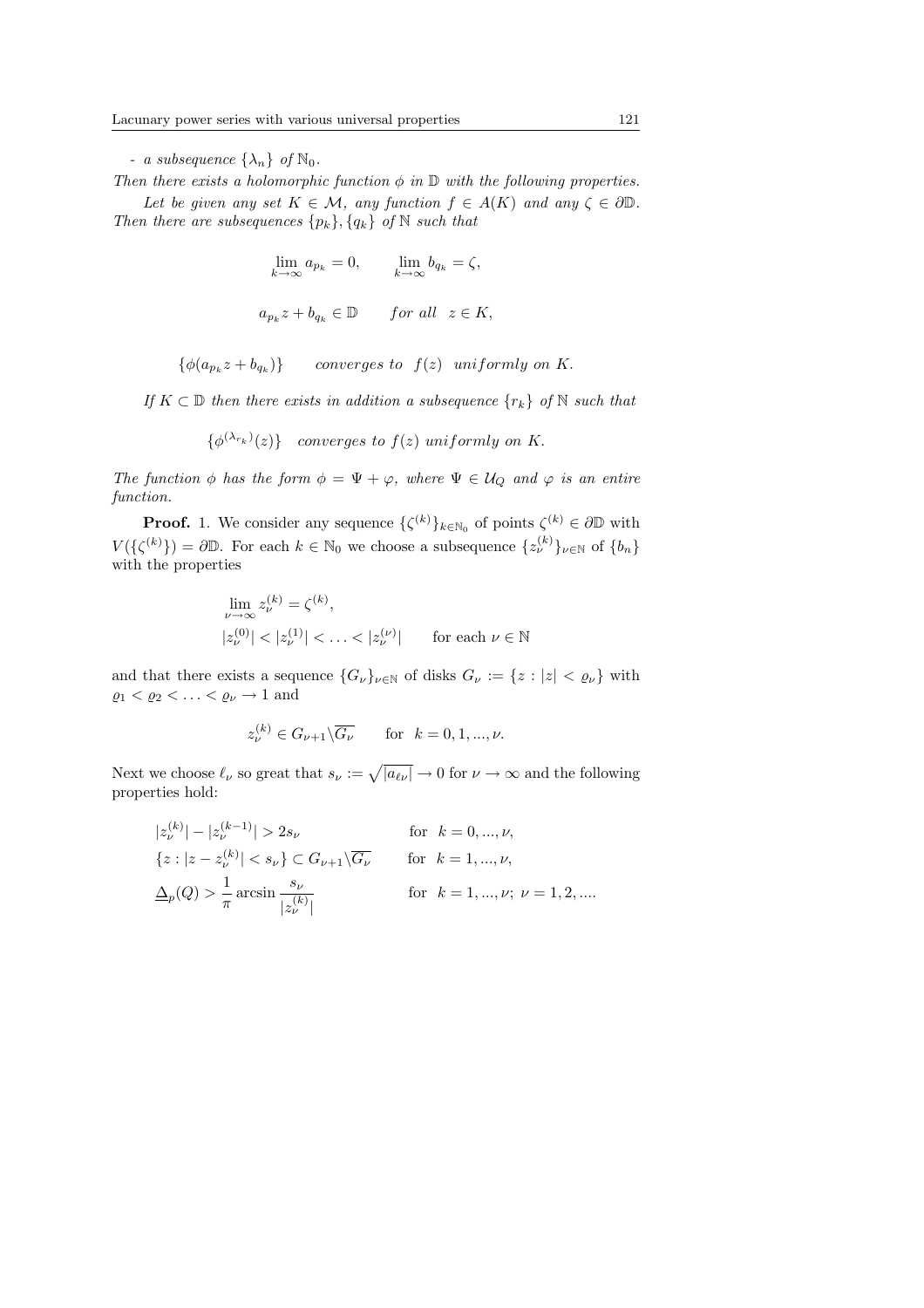Let  $\{\Omega_n\}_{n\in\mathbb{N}}$  be again an enumeration of all polynomials with coefficients whose real and imaginary parts are rational and let  $\varphi$  be the entire function from Lemma 2 with respect to  $\{\lambda_n\}$ .

2. We construct polynomials  $P_{n\mu} \in \mathcal{P}_Q$  ( $\mu = 0, ..., n; n = 1, 2, ...$ ) and integers  $m_n$  by induction, where in the *n*-th step the polynomials  $P_{n1}$ ,  $P_{n2},..., P_{nn}$  and an integer  $m_n$  are defined by an approximation process, using Lemma 1. To begin with we choose  $P_{10}(z) \equiv P_{11}(z) \equiv 0$  and  $m_1 := 0$ .

Suppose that  $n \geq 2$  and that the groups of polynomials

$$
P_{\nu 1}, P_{\nu 2}, ..., P_{\nu \nu}
$$

and the numbers  $m_{\nu} \in \mathbb{N}$  have already been determined for all  $\nu = 1, ..., n-1$ , where we define in any case  $P_{\nu+1,0}(z) := P_{\nu}(z)$ . Hence, when starting our construction the polynomial  $P_{n0}$  is already known. According to Lemma 2 we can choose  $m_n := \lambda_{j_n}$  so great that

$$
m_n > m_{n-1} + n, \qquad m_n > \deg(P_{n0})
$$

and

(6) 
$$
\max_{\overline{G_n}} |\varphi^{(m_n)}(z) - \Omega_n(z)| < \frac{1}{n}.
$$

If now for a  $\mu$  with  $1 \leq \mu \leq n$  the polynomial  $P_{n,\mu-1}$  has already been chosen, then we find according to Lemma 1 a polynomial  $P_{n\mu} \in \mathcal{P}_Q$  which satisfies

(7) 
$$
\max_{|w| \le |z_n^{(\mu-1)}|+s_n} \left| P_{n\mu}(w) - P_{n,\mu-1}(w) \right| < \varepsilon_n := \frac{(s_n)^{m_n+1}}{(n+1)^3 \cdot m_n!},
$$

(8) 
$$
\max_{|w-z_n^{(\mu)}|\leq s_n} \left| P_{n\mu}(w) - \Omega_n\left(\frac{w-z_n^{(\mu)}}{a_{\ell_n}}\right) + \varphi(w) \right| < \frac{1}{n}.
$$

By induction we get all polynomials  $P_{n\mu}$  and all numbers  $m_n$ . It follows easily from (7) that the function

$$
\Psi(w) := \sum_{\nu=1}^{\infty} \sum_{\mu=1}^{\nu} \{ P_{\nu\mu}(w) - P_{\nu,\mu-1}(w) \}
$$

belongs to  $U_Q$ . We will show that

$$
\phi(w) := \Psi(w) + \varphi(w)
$$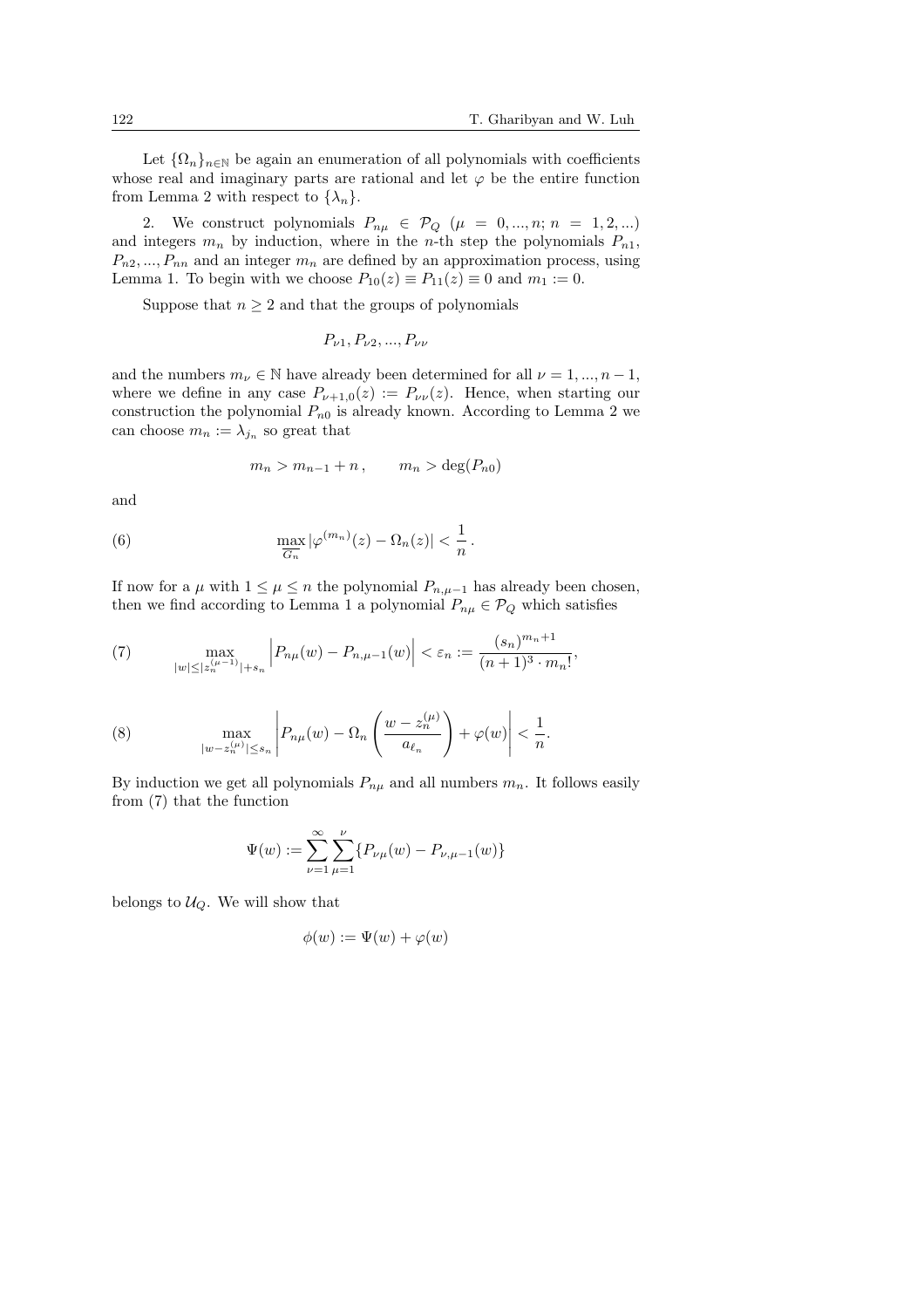has the asserted universal properties.

3. We obtain for all  $\nu \geq n$  and  $\mu = 1, ..., \nu$  the estimates

$$
\begin{split} \max_{|z|\leq |z_{\nu}^{(\mu-1)}|} \left|P_{\nu\mu}^{(m_n)}(z)-P_{\nu,\mu-1}^{(m_n)}(z)\right|&=\\ &=\max_{|z|\leq |z_{\nu}^{(\mu-1)}|} \left|\frac{m_n!}{2\pi i}\int\limits_{|w|=|z_{\nu}^{(\mu-1)}|+s_{\nu}}\frac{P_{\nu\mu}(w)-P_{\nu,\mu-1}(w)}{(w-z)^{m_n+1}}dw\right|\leq\\ &\leq m_n!\cdot\left(|z_{\nu}^{(\mu-1)}|+s_{\nu}\right)\cdot\varepsilon_{\nu}\cdot\frac{1}{(s_{\nu})^{m_n+1}}\leq\\ &\leq m_{\nu}!\cdot\varepsilon_{\nu}\cdot\frac{1}{(s_{\nu})^{m_{\nu}+1}}=\frac{1}{(\nu+1)^3}. \end{split}
$$

It follows

$$
\max_{\overline{G_n}} |\Psi^{(m_n)}(z)| \leq \sum_{\nu=n}^{\infty} \sum_{\mu=1}^{\nu} \max_{\overline{G_n}} \left| P_{\nu\mu}^{(m_n)}(z) - P_{\nu,\mu-1}^{(m_n)}(z) \right| \leq
$$
  

$$
\leq \sum_{\nu=n}^{\infty} \sum_{\mu=1}^{\nu} \max_{|z| \leq |z_{\nu}^{(\mu-1)}|} \left| P_{\nu\mu}^{(m_n)}(z) - P_{\nu,\mu-1}^{(m_n)}(z) \right| \leq
$$
  

$$
\leq \sum_{\nu=n}^{\infty} \sum_{\mu=1}^{\nu} \frac{1}{(\nu+1)^3} < \frac{1}{n}.
$$

Together with (6) we therefore have

(9) 
$$
\max_{\overline{G_n}} |\phi^{(m_n)}(z) - \Omega_n(z)| < \frac{2}{n}.
$$

4. It follows from (7) for  $n \in \mathbb{N}$  and  $\mu = 1, ..., n$ 

$$
\max_{|w-z_n^{(\mu)}| \le s_n} |\Psi(w) - P_{n\mu}(w)| \le
$$
\n
$$
\le \sum_{\nu=\mu+1}^n \max_{|w| \le |z_n^{(\nu-1)}|+s_n} |P_{n\nu}(w) - P_{n,\nu-1}(w)| +
$$
\n
$$
+ \sum_{m=n+1}^\infty \sum_{\nu=1}^m \max_{|w| \le |z_n^{(\nu-1)}|+s_m} |P_{m\nu}(w) - P_{m,\nu-1}(w)| \le
$$
\n
$$
\le \sum_{\nu=\mu+1}^n \frac{1}{(n+1)^3} + \sum_{m=n+1}^\infty \sum_{\nu=1}^m \frac{1}{(m+1)^3} < \frac{2}{n}.
$$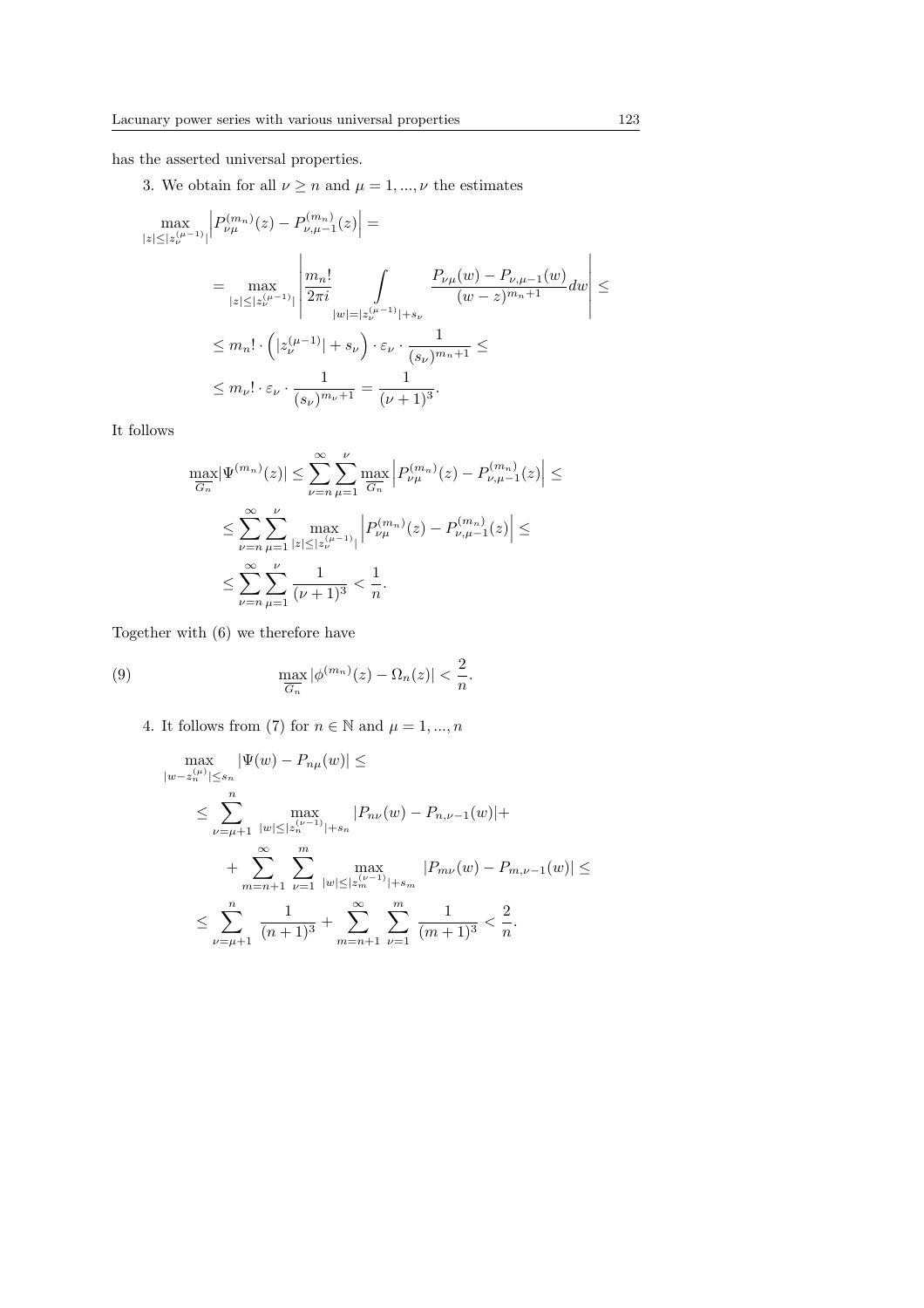We have

$$
\phi(w) - \Omega_n \left( \frac{w - z_n^{(\mu)}}{a_{\ell_n}} \right) =
$$
  
= { $\Psi(w) - P_{n\mu}(w)$ } + { $P_{n\mu}(w) - \Omega \left( \frac{w - z_n^{(\mu)}}{a_{\ell_n}} \right) + \varphi(w)$ }

and therefore we obtain by (8) for  $n \in \mathbb{N}$  and  $\mu = 1, ..., n$ 

$$
\max_{|w-z_n^{(\mu)}|\leq s_n}\left|\phi(w)-\Omega_n\left(\frac{w-z_n^{(\mu)}}{a_{\ell_n}}\right)\right|<\frac{3}{n}
$$

or equivalently

(10) 
$$
\max_{|z| \leq \frac{1}{s_n}} |\phi(a_{\ell_n}z + z_n^{(\mu)}) - \Omega_n(z)| < \frac{3}{n}.
$$

5. Let now be given a set  $K \in \mathcal{M}$  and a function  $f \in A(K)$ . Then by Mergelian's theorem [18], see also [4], there exists a subsequence  ${n_k}$  of N with  $\Omega_{n_k}(z) \Longrightarrow f(z).$ 

a) If  $K \subset \mathbb{D}$  then there exists a  $k_0$  such that  $K \subset G_{n_k}$  for all  $k > k_0$  and (9) implies that  $\{\phi^{(m_{n_k})}(z)\}$  converges to  $f(z)$  uniformly on K.

b) Suppose that  $K \in \mathcal{M}$  is arbitrary; then there exists a  $\tilde{k}_0$  such that  $K \subset \left\{ z : |z| \leq \frac{1}{\epsilon} \right\}$  $\frac{1}{s_{n_k}}$  for all  $k > \tilde{k}_0$ . If any  $\zeta \in \partial \mathbb{D}$  is given, then  $\zeta$  is an accumulation point of the set

$$
\{z_{n_k}^{(\mu)}: \mu=1,...,n_k\, ; \; k>\tilde{k}_0\}
$$

and there exists  $\mu_k, 1 \leq \mu_k \leq n_k$  such that  $z_{n_k}^{(\mu_k)} \to \zeta$  for  $k \to \infty$ . Hence it follows from [10] that  $\{\phi(a_{\ell_{n_k}}z + z_{n_k}^{(\mu_k)})\}$  converges to  $f(z)$  uniformly on K.

This proves Theorem 2.

**Remark 2.** The proof shows that the function  $\phi = \Psi + \varphi$  was constructed in such a way that

- the function  $\Psi \in \mathcal{U}_Q$  has universal translates with respect to the prescribed pair of sequences  $\{a_n\}, \{b_n\},\$
- the entire function  $\varphi$  has universal derivatives with respect to the prescribed sequence  $\{\lambda_n\}$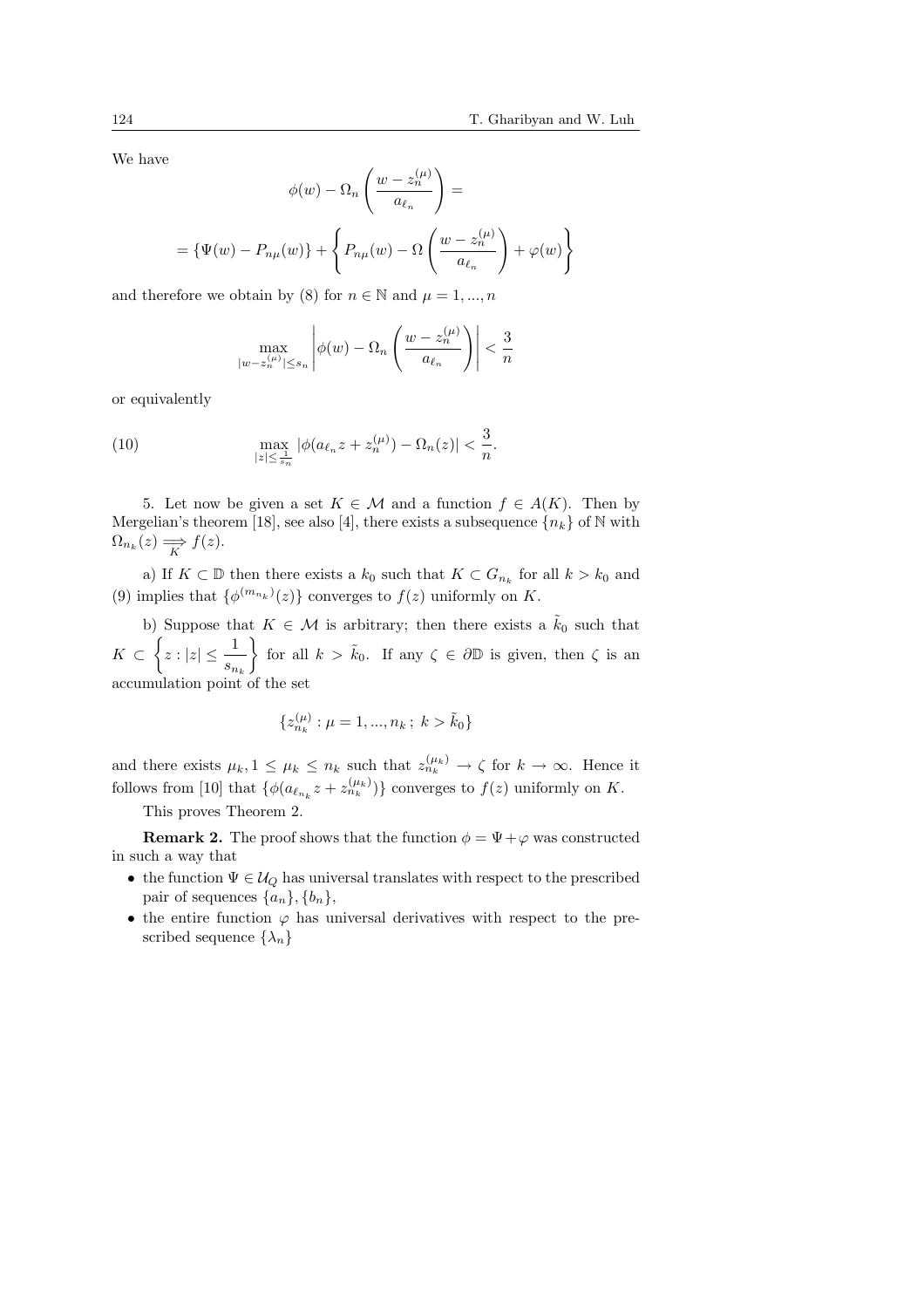and that  $\phi$  has both of these universalities simultaneously. In addition, the power series expansion of  $\phi$  around the origin

$$
\phi(z) := \sum_{\nu=0}^{\infty} \phi_{\nu} z^{\nu}
$$

has "quasi-gaps" according to the sequence Q (with positive lower Poisson density) in that sense that we have

$$
\lim_{\substack{\nu \to \infty \\ \nu \in Q}} |\phi_{\nu}|^{1/\nu} = 0.
$$

### References

- [1] Birkhoff G.D., Démonstration d'un théorème élémentaire sur les fonctions entières, C. R. Acad. Sci. Paris,  $189$  (1929), 473-475.
- [2] Buck R.C., An extension of Carlson's theorem, *Duke Math. J.*, 13 (1946), 345-349.
- [3] Chui C.K. and Parnes M.N., Approximation by overconvergence of a power series, J. Math. Anal. Appl., 36 (1971), 693-696.
- [4] Gaier D., Lectures on complex approximation, Birkhäuser, Basel-London-Stuttgart, 1987.
- [5] Gharibyan T., Luh W. and Müller J., Approximation by polynomials with gaps of positive lower Poisson density (to appear)
- [6] Grosse-Erdmann K.-G., Universal families and hypercyclic operators, Bull. Amer. Math. Soc., 36 (1999), 345-381.
- $[7]$  Luh W., Approximation analytischer Funktionen durch überkonvergente Potenzreihen und deren Matrix-Transformierten, Mitt. Math. Sem. Giessen 88, 1970.
- [8] Luh W., Uber den Satz von Mergelyan, *J. Approx. Theory*, **16** (1976), 194-198.
- [9] Luh W., Über cluster sets analytischer Funktionen, Acta Math. Acad. Sci. Hung., 33 (1979), 137-142.
- [10] Luh W., Universalfunktionen in einfach zusammenhängenden Gebieten, Aequationes Math., 19 (1979), 183-193.
- [11] Luh W., Holomorphic monsters, J. Approx. Theory, 53 (1988), 128-144.